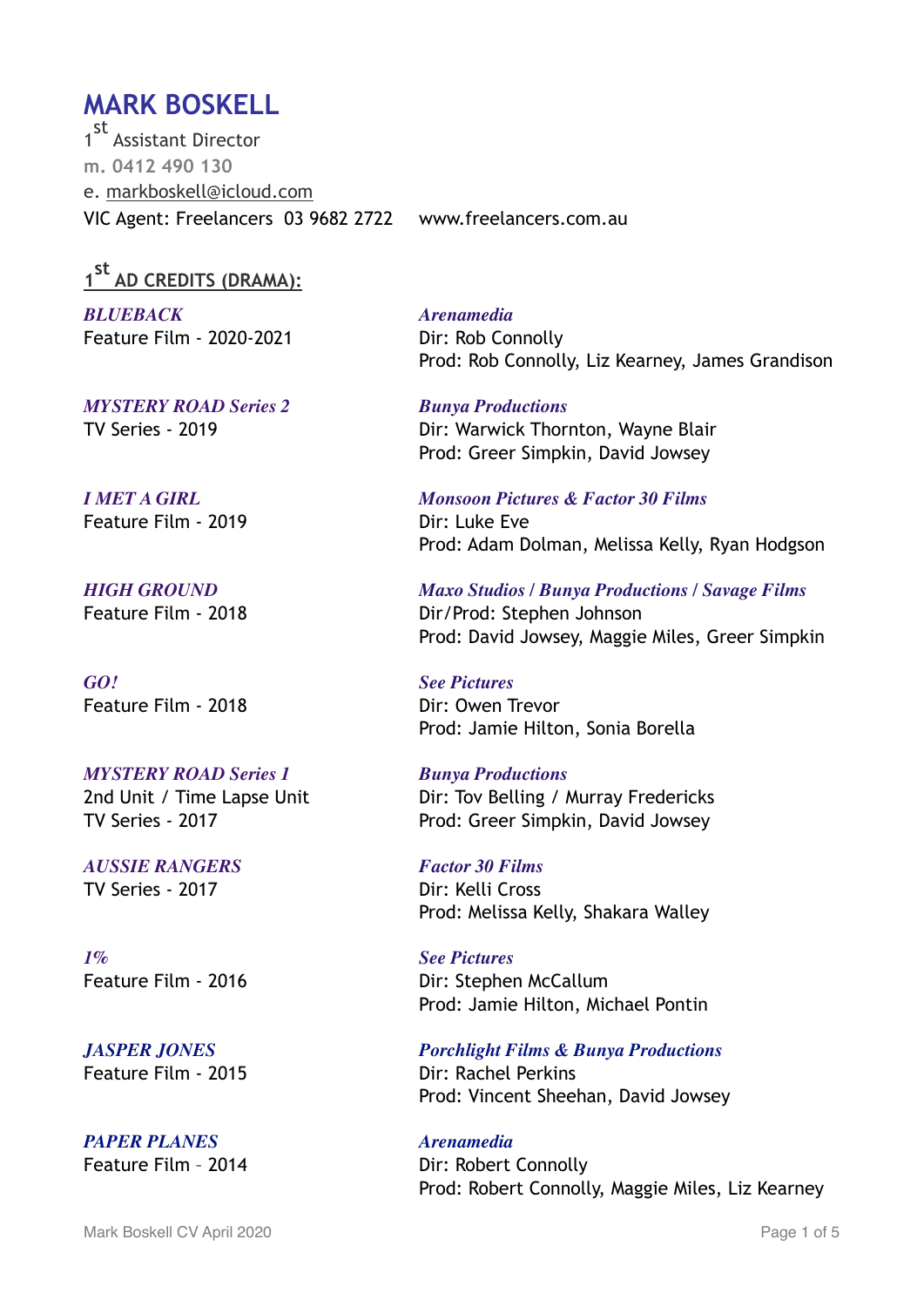### *KILL ME 3 TIMES KM3T Productions*

*THE TURNING Arenamedia*

*REDFERN NOW Blackfella Films*

*THE STRAITS Matchbox Pictures*

**KILLING TIME** FremantleMedia

*don't BE AFRAID OF THE DARK Miramax*

*THE WEDDING PARTY Brave Films*

*CITY HOMICIDE SERIES 2 Seven Network*

*STONE BROS Mediaworld Pictures*

*CITY HOMICIDE SERIES 1 Seven Network*

*THE INDEPENDENT Apocalypse Films*

2nd Unit Dir: Grant Sputore; Prod: Tania Chambers, Feature Film - 2013Share Stallings, Laurence Malkin

Short Film - 2012 Dir: Claire McCarthy; Prod: Maggie Miles

TV Series - 2012 Dir: Rachel Perkins, Wayne Blair; Miles Prod: Darren Dale, Miranda Dear

TV Series – 2011 Dir: Peter Andrikidis Prod: Penny Chapman, Helen Pankhurst

*WOODLEY Woodley Series One / ABC* TV Series - 2011 **Dir: Trent O'Donnell** Prod: Frank Woodley, Simon Wright, Andy Walker

TV Series – 2010 Dir: Peter Andrikidis, Ian Watson; Prod: John Wild

SPLINTER UNIT – US Feature - 2009 Dir: Bruce Hunt; EP: Stephen Jones

*SATISFACTION 3 Satisfaction Productions* TV Series – 2009 Dir: Sian Davies, Ken Cameron Prod: Roger Simpson, Andy Walker

Feature Film – 2009 Director: Amanda Jane; Prod: Nicole Minchin

*THE CIRCUIT 2 Mediaworld Pictures* TV Series – 2008 Dir: Steve Jodrell, Aaron Pedersen, Ross Hutchens Prod: Ross Hutchens

*SATISFACTION 2 Satisfaction Productions* TV Series - 2008 Dir: Steve Jodrell Producers: Roger Simpson, Andy Walker

TV Series – 2008 Dir: Daina Reid, Paul Moloney, Kevin Carlin Producer: MaryAnne Carroll

Feature Film - 2007 **Dir: Richard Frankland:** Prod: Ross Hutchens Co-Producer: Yvonne Collins

TV Series – 2007 Dir: Pino Amenta, Daina Reid, Jeffrey Walker Producer: MaryAnne Carroll

Feature Film - 2006 Dir: Andrew O'Keefe & John Studley Producer: Jim Xyga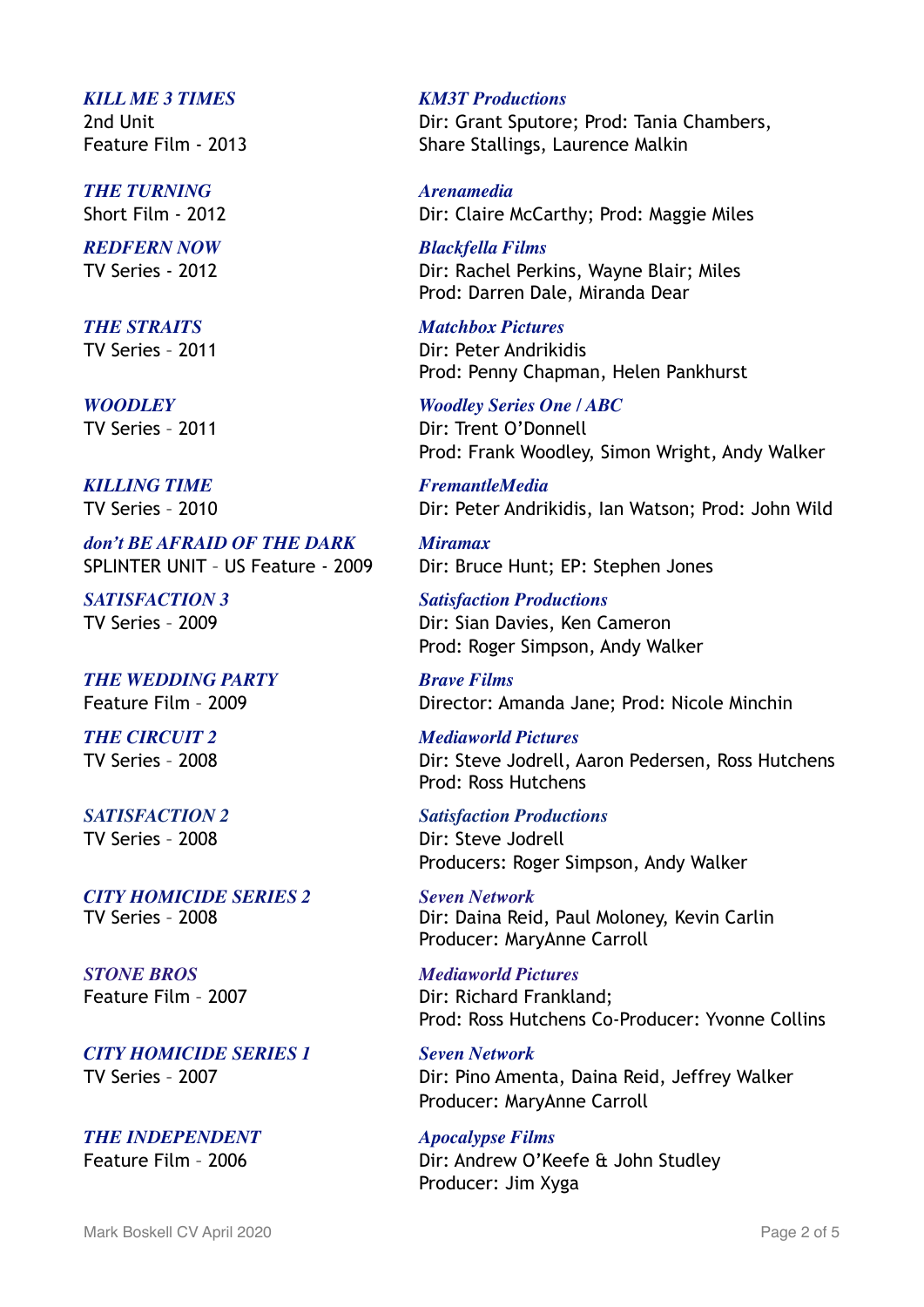# *LOCKIE LEONARD RB Films*

## *THE BOOK OF REVELATION Wildheart Zizani Pty Ltd*

White Room Sequence / Add'l Shoot Dir: Ana Kokkinos; Prod: Al Clark Feature Film - 2005

*PLAINS EMPTY Film Depot*

*JAPANESE STORY Gecko Films*

### *THE CIRCUIT Media World Pictures*

TV Series – 2006 Dir: Richard Frankland Prod: Ross Hutchens Co-Prod: Yvonne Collins

TV Series – 2006 Dir: Wayne Blair, Tony Tilse; Prod: Kylie du Fresne

SBS/Dramatically Black - 2004 Dir: Beck Cole; Prod: Kath Shelper

(**Perth Leg**) Feature – 2002 Dir: Sue Brooks; Prod: Sue Maslin

# **1 st AD CREDITS (Recent TVCs):**

### **2021**

*'Karrinyup WA on Stage' - Beautiful Pics* Dir: Daniel Craig; Prod: Kate Downie *'Road Safety Com' - Gatecrasher* Dir: Matt Pitcher; Prod: Anouk Ratnawibhushana

## **2020**

*'TWA' - Rabbit Content* Dir: Kiku Ohe; Prod: Kate Downie *'RAC Insurance' - Beautiful Pictures* Dir: Chris Hill; Prod: Kate Downie

## **2019**

*'Renault' - Flinders Lane Prods* Dir: Steve Windon; Prod: Vincent Zimbardi

## **2018**

*'Kleenheat' - Beautiful Pictures* Dir: Corrie Jones; Prod: Kate Downie *'Synergy' - Beautiful Pictures* Dir: Corrie Jones; Prod: Kate Downie *'WA Transport' - Clockwork Films* Dir: Jesse James McElroy; Prod: Heath George

*'Renault' - Flinders Lane Prods* Dir: CKOL; Prod: Vincent Zimbardi *'P&N Bank' - Beautiful Pictures* Dir: Jess Bluck; Prod: Kate Downie *'Road Safety Com' - Sandbox* Dir: Richard Vilensky; Prod: Clint Logan *'iiNet' - Penguin Empire* Dir: Corrie Jones; Prod: Kelvin Munro *'Alinta Energy' - Penguin Empire* Dir: Corrie Jones; Prod: Natalie Lewis

*'Ryobi' - Airbag* Dir: David Rittey; Prod: Martin Box *'Bedshed' - Penguin Empire* Dir: Stephen McCallum; Prod: Shelley Guy *'Road Safety Com' – Penguin Empire* Dir: Corrie Jones; Prod: Ryan Hodgson *'TAB Touch' –* **Beautiful Pictures** Dir: Mike Oldershaw; Prod: Kate Downie *'Lotterywest' –* **Penguin Empire** Dir: Rob Forsyth; Prod: Kelvin Munro *'HIF'* – Gatecrasher **Dir: Richard Vilensky**; Prod: Caitlin Baird *'Road Safety Com' – Penguin Empire* Dir: Corrie Jones; Prod: Natalie Lewis *'Water Corp'* – Ad Kids **Dir: Henry Inglis: Prod: Lauren Elliot**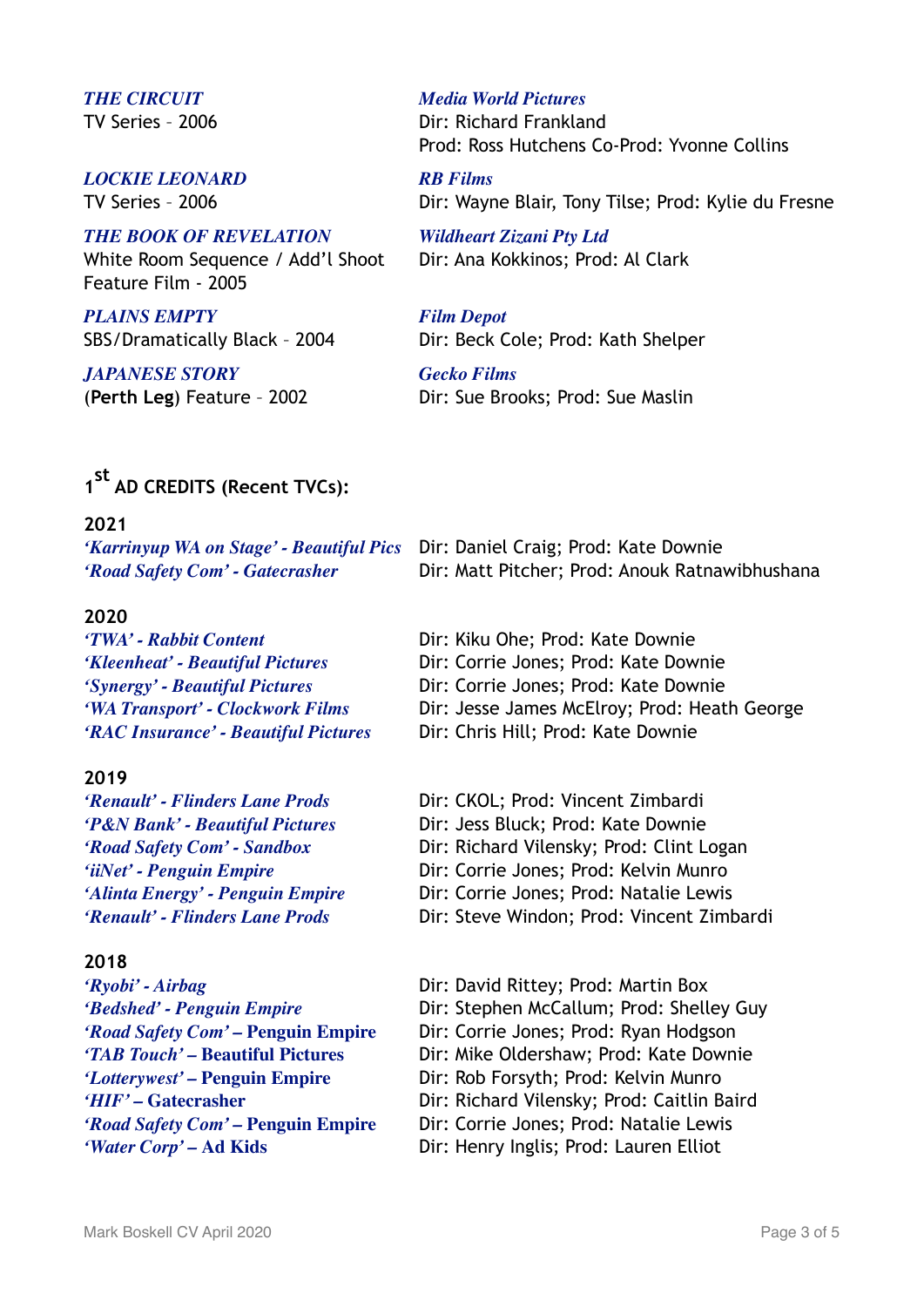**2017**

*2 nd AD CREDITS (DRAMA): GHOSTRIDER (2nd Unit) Vengeance Productions*

*LIKE MINDS Bluewater Pictures*

*HATING ALISON ASHLEY HAA Films*

*STIFF & THE BRUSH OFF Murray Whelan Pty Ltd*

*STRANGE BEDFELLOWS Instinct Entertainment*

*SALEM'S LOT Coote Hayes Productions*

**THE SHARK NET** Taylor Media

*JAPANESE STORY Gecko Films*

*BAD EGGS Double Yolker Films*

*VISITORS Bayside Pictures*

*FARSCAPE lll Jim Henson Television*

*EUGENIE SANDLER P.I. Burberry Productions*

*'AGL Launch' - Goodwill Films* Dir: Uncle Friendly; Prod: Llew Griffiths *'IBM' –* **Pytka** */ Film Construction* Dir: Joe Pytka; Line Prod: Linzee Harris *'SGIO' –* **The Sweetshop** Dir: Nick Kelly; Prod: Catherine Warner *'Alinta Gas'* – **Jungle Dir: Craig Melville; Prod: David Curry** 

Feature Film (U.S.) - 2005 1<sup>st</sup> AD: Brendan Campbell; PM: Lesley Parker

Feature Film - 2004 1st AD: Karan Monkhouse; PM: Jane Sullivan

Feature Film - 2004 1st AD: John Clabburn; Line Prod: Sue Wild

**THE ALICE** Southern *Star Pty Ltd* Telemovie - 2004 1st AD: Richard McGrath; LP: Brett Popplewell

Telemovies - 2003/04 1st AD: Annie Maver; LP: Yvonne Collins

Feature Film - 2003 1st AD: Richard McGrath; PM: Amanda Crittenden

Mini-series (U.S.) - 2003  $1^{st}$  AD: Jamie Leslie; Prod: Brett Popplewell

Mini-series - 2002 1st AD: Damien M. Grant: PM: Jane Sullivan

Feature Film (Pilbara) - 2002  $1^{st}$  AD: Rachel Evans ; LP: David Lightfoot

Feature Film - 2002 1st AD: Annie Maver; PM: Jane Sullivan

*TAKE AWAY Mondayitis Productions* Feature Film - 2002 1st AD: Rachel Evans; LP: Jodie Crawford-Fish

Feature Film - 2001 1st AD: Damien M. Grant; LP: Yvonne Collins

*HALIFAX f.p. 6 Beyond Simpson Le Mesurier* Telemovies 19,20,21 -2001 1st ADs: John Hartley, Damien M. Grant

Television Series - 2000/01 1st ADs: Michael Faranda, Russell Whiteoak

*CRASHZONE II Australian Children's Television Foundation* TV Series - 13 episodes - 2000 1st ADs: John Hartley, Paul Walton